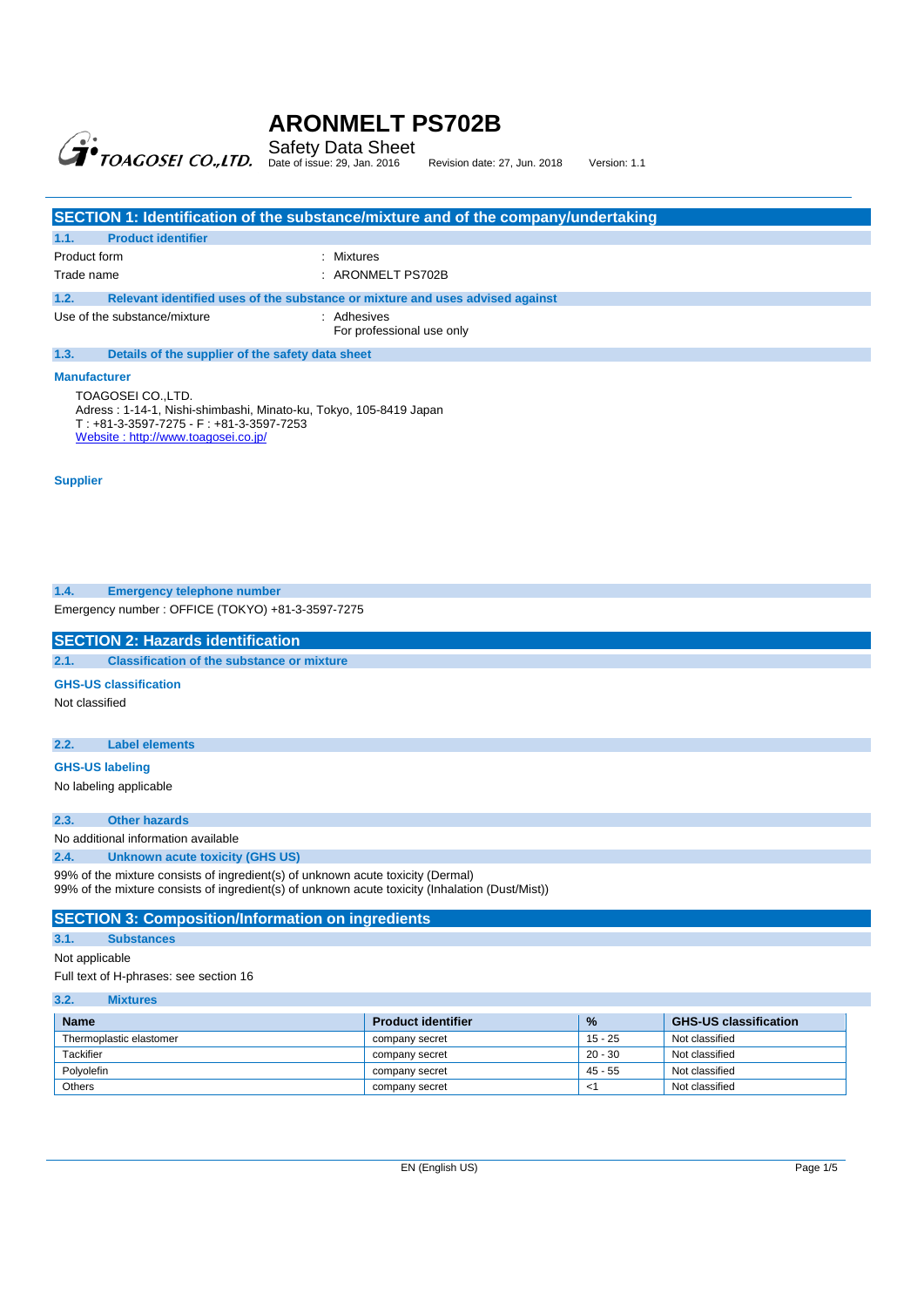## **Safety Data Sheet**

| <b>SECTION 4: First aid measures</b>                                                                                                                                                                                                                                                                                                                                                                                                                                   |                                                                                                                                                                                                 |  |  |
|------------------------------------------------------------------------------------------------------------------------------------------------------------------------------------------------------------------------------------------------------------------------------------------------------------------------------------------------------------------------------------------------------------------------------------------------------------------------|-------------------------------------------------------------------------------------------------------------------------------------------------------------------------------------------------|--|--|
| 4.1.<br><b>Description of first aid measures</b>                                                                                                                                                                                                                                                                                                                                                                                                                       |                                                                                                                                                                                                 |  |  |
| First-aid measures after inhalation                                                                                                                                                                                                                                                                                                                                                                                                                                    | : Remove to fresh air and keep at rest in a position comfortable for breathing.<br>Get medical advice/attention if you feel unwell.                                                             |  |  |
| First-aid measures after skin contact<br>Remove/Take off immediately all contaminated clothing.<br>If the clothes is in close contact with the skin, do not peel off by force.<br>Do not peel solidified product off the skin.<br>Wash with plenty of soap and water.<br>After contact with molten product, cool skin area rapidly with cold water.<br>In case of skin irritation, consult a physician.<br>Burns caused by molten material must be treated clinically. |                                                                                                                                                                                                 |  |  |
| First-aid measures after eye contact                                                                                                                                                                                                                                                                                                                                                                                                                                   | Do not rub.<br>Rinse cautiously with water for several minutes.<br>Remove contact lenses, if present and easy to do. Continue rinsing.<br>In case of eye irritation consult an ophthalmologist. |  |  |
| First-aid measures after ingestion                                                                                                                                                                                                                                                                                                                                                                                                                                     | : Rinse mouth.<br>Do not induce vomiting.<br>Get medical advice/attention if you feel unwell.                                                                                                   |  |  |
| 4.2.<br>Most important symptoms and effects, both acute and delayed                                                                                                                                                                                                                                                                                                                                                                                                    |                                                                                                                                                                                                 |  |  |
| No additional information available                                                                                                                                                                                                                                                                                                                                                                                                                                    |                                                                                                                                                                                                 |  |  |
| 4.3.<br>Indication of any immediate medical attention and special treatment needed                                                                                                                                                                                                                                                                                                                                                                                     |                                                                                                                                                                                                 |  |  |
| Treat according to symptoms (decontamination, vital functions).                                                                                                                                                                                                                                                                                                                                                                                                        |                                                                                                                                                                                                 |  |  |
| <b>SECTION 5: Firefighting measures</b>                                                                                                                                                                                                                                                                                                                                                                                                                                |                                                                                                                                                                                                 |  |  |
| 5.1.<br><b>Extinguishing media</b>                                                                                                                                                                                                                                                                                                                                                                                                                                     |                                                                                                                                                                                                 |  |  |
| Suitable extinguishing media                                                                                                                                                                                                                                                                                                                                                                                                                                           | : Excess water, Dry extinguishing powder, Carbon dioxide (CO2).                                                                                                                                 |  |  |
| Unsuitable extinguishing media                                                                                                                                                                                                                                                                                                                                                                                                                                         | : No data available.                                                                                                                                                                            |  |  |
| 5.2.<br>Special hazards arising from the substance or mixture                                                                                                                                                                                                                                                                                                                                                                                                          |                                                                                                                                                                                                 |  |  |
| Fire hazard                                                                                                                                                                                                                                                                                                                                                                                                                                                            | : Harmful substances may be formed by incomplete combustion and/or high temperature.                                                                                                            |  |  |
|                                                                                                                                                                                                                                                                                                                                                                                                                                                                        |                                                                                                                                                                                                 |  |  |
| 5.3.<br><b>Advice for firefighters</b><br>No additional information available                                                                                                                                                                                                                                                                                                                                                                                          |                                                                                                                                                                                                 |  |  |
|                                                                                                                                                                                                                                                                                                                                                                                                                                                                        |                                                                                                                                                                                                 |  |  |
| <b>SECTION 6: Accidental release measures</b>                                                                                                                                                                                                                                                                                                                                                                                                                          |                                                                                                                                                                                                 |  |  |
| 6.1.<br>Personal precautions, protective equipment and emergency procedures                                                                                                                                                                                                                                                                                                                                                                                            |                                                                                                                                                                                                 |  |  |
| 6.1.1.<br>For non-emergency personnel                                                                                                                                                                                                                                                                                                                                                                                                                                  |                                                                                                                                                                                                 |  |  |
| No additional information available                                                                                                                                                                                                                                                                                                                                                                                                                                    |                                                                                                                                                                                                 |  |  |
| 6.1.2.<br>For emergency responders                                                                                                                                                                                                                                                                                                                                                                                                                                     |                                                                                                                                                                                                 |  |  |
| No additional information available                                                                                                                                                                                                                                                                                                                                                                                                                                    |                                                                                                                                                                                                 |  |  |
| 6.2.<br><b>Environmental precautions</b>                                                                                                                                                                                                                                                                                                                                                                                                                               |                                                                                                                                                                                                 |  |  |
| Avoid release to the environment.<br>Collect spillage.                                                                                                                                                                                                                                                                                                                                                                                                                 |                                                                                                                                                                                                 |  |  |
| 6.3.<br>Methods and material for containment and cleaning up                                                                                                                                                                                                                                                                                                                                                                                                           |                                                                                                                                                                                                 |  |  |
| No additional information available                                                                                                                                                                                                                                                                                                                                                                                                                                    |                                                                                                                                                                                                 |  |  |
| 6.4.<br><b>Reference to other sections</b>                                                                                                                                                                                                                                                                                                                                                                                                                             |                                                                                                                                                                                                 |  |  |
| No additional information available                                                                                                                                                                                                                                                                                                                                                                                                                                    |                                                                                                                                                                                                 |  |  |
| <b>SECTION 7: Handling and storage</b>                                                                                                                                                                                                                                                                                                                                                                                                                                 |                                                                                                                                                                                                 |  |  |
| <b>Precautions for safe handling</b><br>7.1.                                                                                                                                                                                                                                                                                                                                                                                                                           |                                                                                                                                                                                                 |  |  |
| Precautions for safe handling                                                                                                                                                                                                                                                                                                                                                                                                                                          | : Do not get in eyes, on skin, or on clothing.<br>Use personal protective equipment as required.                                                                                                |  |  |
| Hygiene measures                                                                                                                                                                                                                                                                                                                                                                                                                                                       | Do not eat, drink or smoke when using this product.<br>Avoid contact with skin, eyes and clothes.<br>Wash hands, forearms and face thoroughly after handling.                                   |  |  |
| Conditions for safe storage, including any incompatibilities<br>7.2.                                                                                                                                                                                                                                                                                                                                                                                                   |                                                                                                                                                                                                 |  |  |
| Technical measures                                                                                                                                                                                                                                                                                                                                                                                                                                                     | : Comply with applicable regulations.                                                                                                                                                           |  |  |
| Storage conditions                                                                                                                                                                                                                                                                                                                                                                                                                                                     | : Store at temperatures not exceeding  °C/ °F. Keep cool.<br>Avoid long-term storage for prevention from deterioration.                                                                         |  |  |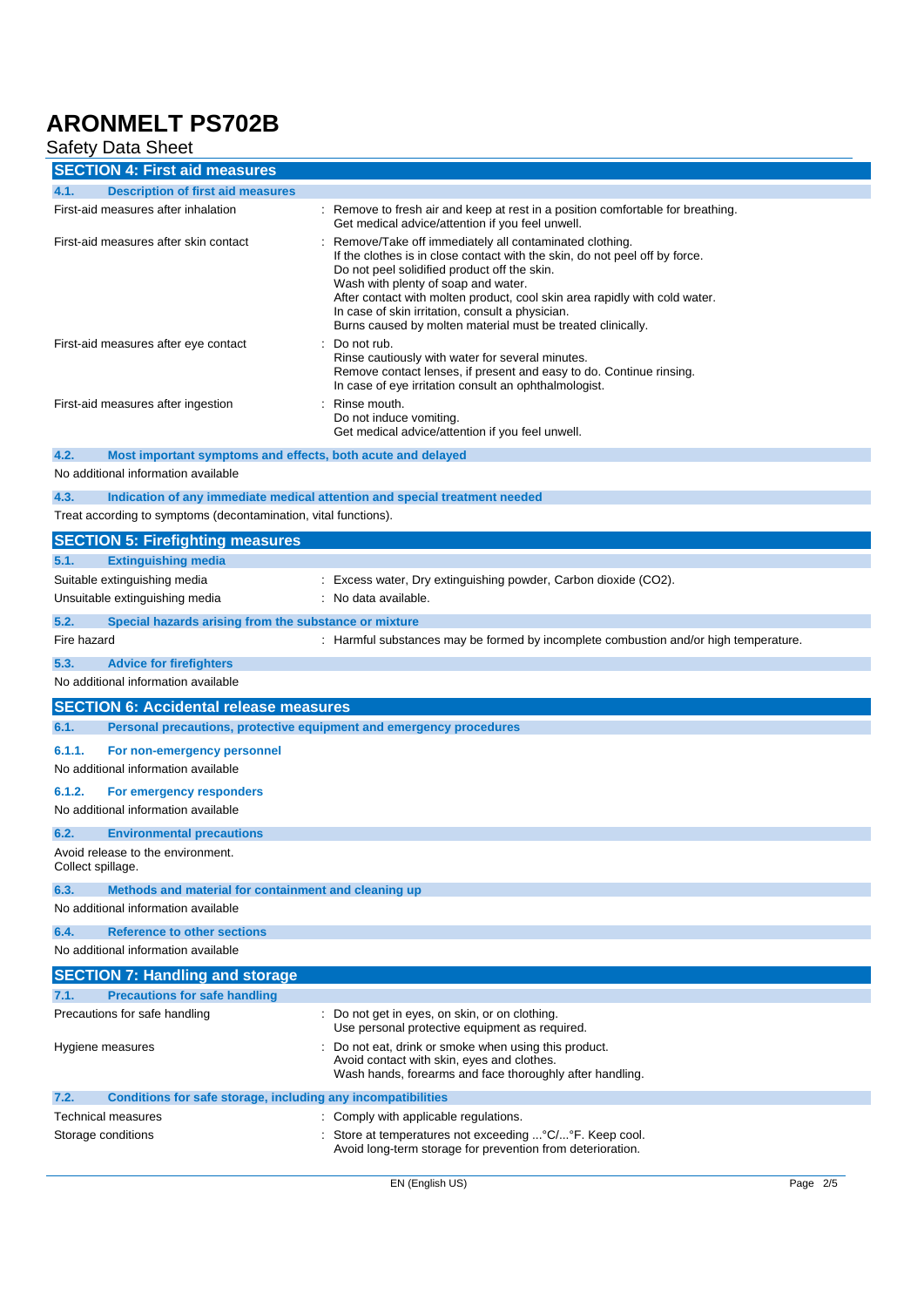| <b>Safety Data Sheet</b>                                      |                                                                                        |
|---------------------------------------------------------------|----------------------------------------------------------------------------------------|
| Packaging materials                                           | : Polyethylene,<br>Polypropylene, Multilayer kraft paper.                              |
| 7.3.<br><b>Specific end use(s)</b>                            |                                                                                        |
| No additional information available                           |                                                                                        |
| <b>SECTION 8: Exposure controls/personal protection</b>       |                                                                                        |
| 8.1.<br><b>Control parameters</b>                             |                                                                                        |
| No additional information available                           |                                                                                        |
| 8.2.<br><b>Exposure controls</b>                              |                                                                                        |
| Appropriate engineering controls                              | : Provide sufficient washing facilities.                                               |
| Hand protection                                               | heat-resistant thick fabric gloves with long cuffs.                                    |
| Eye protection                                                | Wear eye/face protection.                                                              |
| Skin and body protection                                      | Protective sleeves. Lab apron. Barrier creams are not substitutes for body protection. |
| Respiratory protection                                        | : In case of inadequate ventilation wear respiratory protection.                       |
| <b>SECTION 9: Physical and chemical properties</b>            |                                                                                        |
| 9.1.<br>Information on basic physical and chemical properties |                                                                                        |
| Physical state                                                | Solid                                                                                  |
| Appearance                                                    | Solid.<br>÷                                                                            |
| Color                                                         | Blue.                                                                                  |
| Odor                                                          | Odorless.                                                                              |
| Odor threshold                                                | No data available                                                                      |
| рH                                                            | No data available                                                                      |
| Melting point                                                 | 84 - 94 °C Softening point (ring and ball method)                                      |
| Freezing point                                                | No data available                                                                      |
| Boiling point                                                 | No data available                                                                      |
| Flash point                                                   | >= 200 °C (Cleveland Open Cup)                                                         |
| Relative evaporation rate (butyl acetate=1)                   | No data available                                                                      |
| Flammability (solid, gas)                                     | No data available                                                                      |
| <b>Explosion limits</b>                                       | No data available                                                                      |
| Vapor pressure                                                | No data available                                                                      |
| Relative vapor density at 20 °C                               | No data available                                                                      |
| Relative density                                              | No data available                                                                      |
| Solubility                                                    | No data available                                                                      |
| Partition coefficient n-octanol /water (log Kow)              | : No data available                                                                    |
| Log Kow                                                       | No data available                                                                      |
| Auto-ignition temperature                                     | : No data available                                                                    |
| Decomposition temperature                                     | No data available                                                                      |
| Viscosity, kinematic                                          | No data available                                                                      |
| Viscosity, dynamic                                            | No data available                                                                      |
| <b>Explosive properties</b>                                   | No data available                                                                      |
| Oxidizing properties                                          | No data available                                                                      |
| <b>Other information</b><br>9.2.                              |                                                                                        |
| No additional information available                           |                                                                                        |

|              | <b>SECTION 10: Stability and reactivity</b> |          |
|--------------|---------------------------------------------|----------|
| 10.1.        | <b>Reactivity</b>                           |          |
|              | No additional information available         |          |
| 10.2.        | <b>Chemical stability</b>                   |          |
|              | Stable in normal handling.                  |          |
| 10.3.        | <b>Possibility of hazardous reactions</b>   |          |
|              | No information available.                   |          |
| 10.4.        | <b>Conditions to avoid</b>                  |          |
| light, heat. |                                             |          |
|              | EN (English US)                             | Page 3/5 |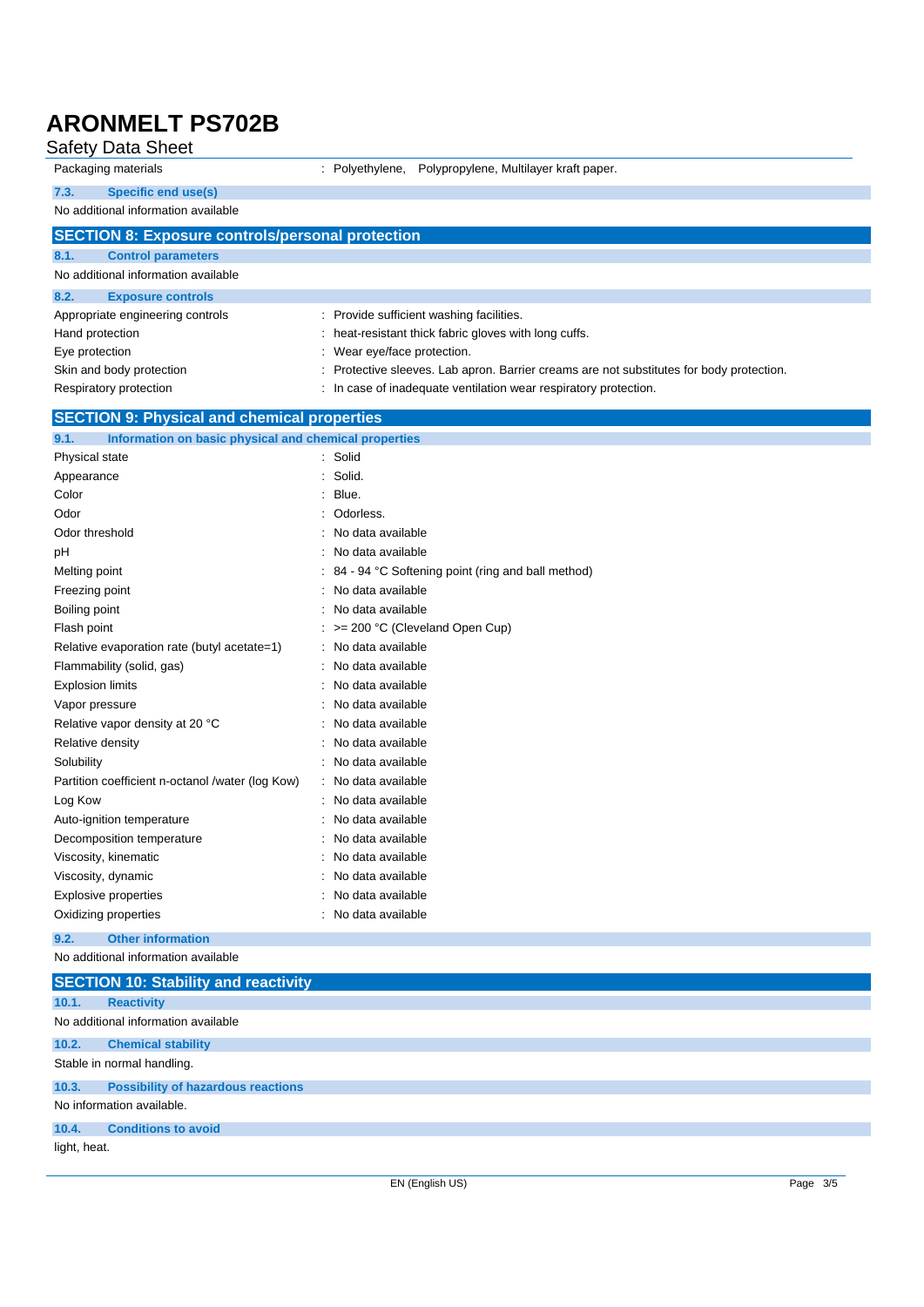### Safety Data Sheet

| oaioty<br><b>Data Origin</b>                          |                                                                                                                                                                                                                                                    |
|-------------------------------------------------------|----------------------------------------------------------------------------------------------------------------------------------------------------------------------------------------------------------------------------------------------------|
| 10.5.<br><b>Incompatible materials</b>                |                                                                                                                                                                                                                                                    |
| No information available.                             |                                                                                                                                                                                                                                                    |
| 10.6.<br><b>Hazardous decomposition products</b>      |                                                                                                                                                                                                                                                    |
| Thermal decomposition generates :                     |                                                                                                                                                                                                                                                    |
| <b>SECTION 11: Toxicological information</b>          |                                                                                                                                                                                                                                                    |
| 11.1.<br>Information on toxicological effects         |                                                                                                                                                                                                                                                    |
| Acute toxicity                                        | Not classified                                                                                                                                                                                                                                     |
| Skin corrosion/irritation                             | Not classified                                                                                                                                                                                                                                     |
| Serious eye damage/irritation                         | Not classified                                                                                                                                                                                                                                     |
| Respiratory or skin sensitization                     | Not classified                                                                                                                                                                                                                                     |
| Germ cell mutagenicity                                | Not classified                                                                                                                                                                                                                                     |
| Carcinogenicity                                       | Not classified                                                                                                                                                                                                                                     |
| Reproductive toxicity                                 | : Not classified                                                                                                                                                                                                                                   |
| Specific target organ toxicity - single exposure      | : Not classified                                                                                                                                                                                                                                   |
| Specific target organ toxicity - repeated<br>exposure | : Not classified                                                                                                                                                                                                                                   |
| Aspiration hazard                                     | : Not classified                                                                                                                                                                                                                                   |
| <b>SECTION 12: Ecological information</b>             |                                                                                                                                                                                                                                                    |
| 12.1.<br><b>Toxicity</b>                              |                                                                                                                                                                                                                                                    |
| No additional information available                   |                                                                                                                                                                                                                                                    |
| 12.2.<br><b>Persistence and degradability</b>         |                                                                                                                                                                                                                                                    |
| No additional information available                   |                                                                                                                                                                                                                                                    |
| 12.3.<br><b>Bioaccumulative potential</b>             |                                                                                                                                                                                                                                                    |
| No additional information available                   |                                                                                                                                                                                                                                                    |
| 12.4.<br><b>Mobility in soil</b>                      |                                                                                                                                                                                                                                                    |
| No additional information available                   |                                                                                                                                                                                                                                                    |
| 12.5.<br><b>Other adverse effects</b>                 |                                                                                                                                                                                                                                                    |
| No additional information available                   |                                                                                                                                                                                                                                                    |
| <b>SECTION 13: Disposal considerations</b>            |                                                                                                                                                                                                                                                    |
| 13.1.<br><b>Waste treatment methods</b>               |                                                                                                                                                                                                                                                    |
| Ecology - waste materials                             | : Dispose of contents/container in accordance with local/state/federal regulations.<br>Consign it to a licensed industrial waste disposal company and process it.<br>For waste disposer, notice of risk and hazardousness when dealing with waste. |
| <b>SECTION 14: Transport information</b>              |                                                                                                                                                                                                                                                    |
| In accordance with DOT                                |                                                                                                                                                                                                                                                    |
| Not regulated for transport                           |                                                                                                                                                                                                                                                    |
| <b>Additional information</b>                         |                                                                                                                                                                                                                                                    |
| Other information                                     | : No supplementary information available                                                                                                                                                                                                           |
| Special transport precautions                         | Do not transport with food and feedstuffs.<br>Do not put up heavy things.<br>Avoid direct sunlight during transport.<br>Prevent from container broken, corroded and leakage.<br>Ensure the prevention of collapse of cargo.                        |

| <b>SECTION 15: Regulatory information</b> |  |
|-------------------------------------------|--|
| 15.1. US Federal regulations              |  |

All ingredients are listed on the United States TSCA (Toxic Substances Control Act) inventory.